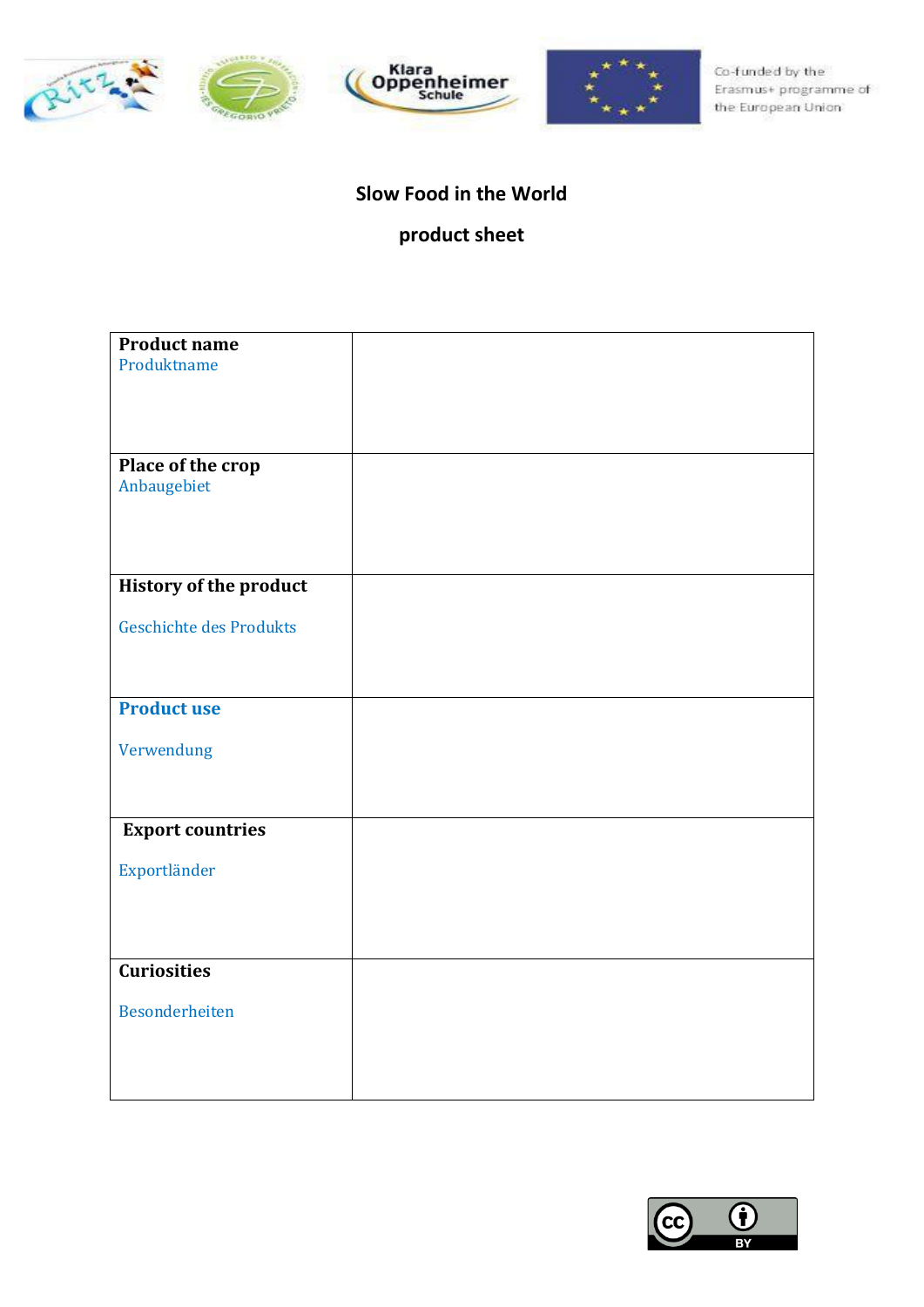







#### **Slow Food in the World**

## **product sheet**

### **India**

| <b>Product name</b>           | Dehradun Basmati rice                                                                                                                            |
|-------------------------------|--------------------------------------------------------------------------------------------------------------------------------------------------|
| Place of the crop             | Is cultivated in Himalaya o in south of the Ganges river and<br>north of the Yamuna river                                                        |
| <b>History of the product</b> | Since eighteen century the farmers have developed hundreds<br>of types of this fragrant variety                                                  |
| <b>Product use</b>            | This product is used especially for risotti or also for particularly<br>dishes: "Kheer", "Khichdi"                                               |
| <b>Export countries</b>       | All around the world                                                                                                                             |
| <b>Curiosities</b>            | Basmati rice has a fragrance of jasmine and sandalwood<br>Basmati can range in colour from pale white to clear yellow or<br>even deep dark brown |

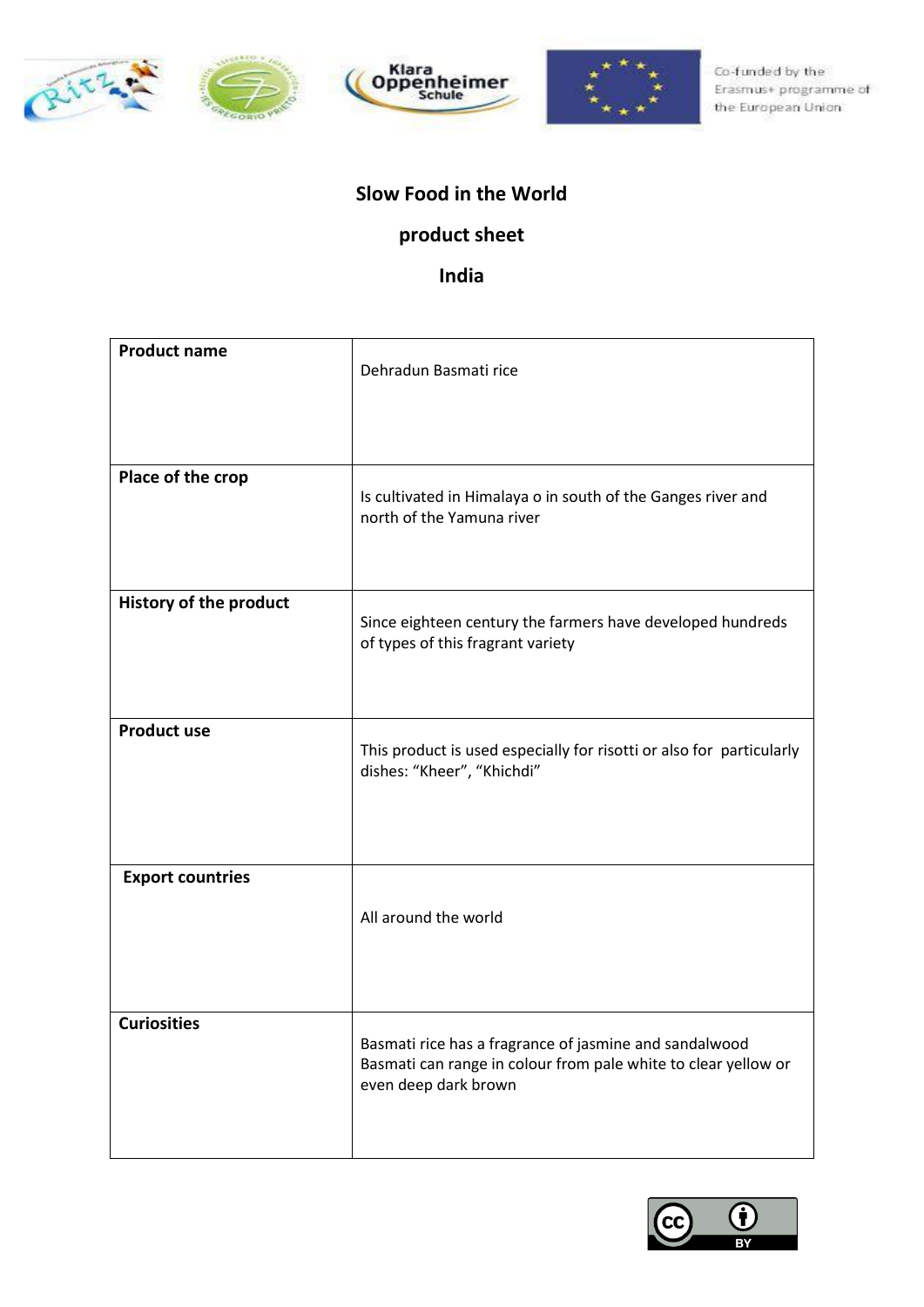







# **Slow Food in the World**

## **product sheet**

## **Philippines**

| <b>Product name</b>           | Kalinga Ulikan Red Rice                                                                                                                                                                                                                                                                                                                                                                                                                                                                                                                                         |
|-------------------------------|-----------------------------------------------------------------------------------------------------------------------------------------------------------------------------------------------------------------------------------------------------------------------------------------------------------------------------------------------------------------------------------------------------------------------------------------------------------------------------------------------------------------------------------------------------------------|
| Place of the crop             | Kalinga Province in December or January with<br>harvesting in May or June                                                                                                                                                                                                                                                                                                                                                                                                                                                                                       |
| <b>History of the product</b> | The importance of this rice variety is<br>documented in oral stories of the area. In the<br>Pasil area of Kalinga, one legend states that<br>when the great leader Likan of the Taguibong<br>tribes was lost after a hunt, this rice variety<br>grew from his remains. The tribe brought the<br>seeds home, and planted them in<br>remembrance of their leader. It was said that<br>the red color was a sign from Likan that he<br>was happy that his descendants honored him.<br>The name "ulikan" means that Likan will live<br>on, as long as the rice does. |
| <b>Product use</b>            | Red rice from Kalinga and Ifugao is a staple as<br>a plain cooked rice served with dried legumes,<br>mungo beans and wild-gathered river greens.                                                                                                                                                                                                                                                                                                                                                                                                                |

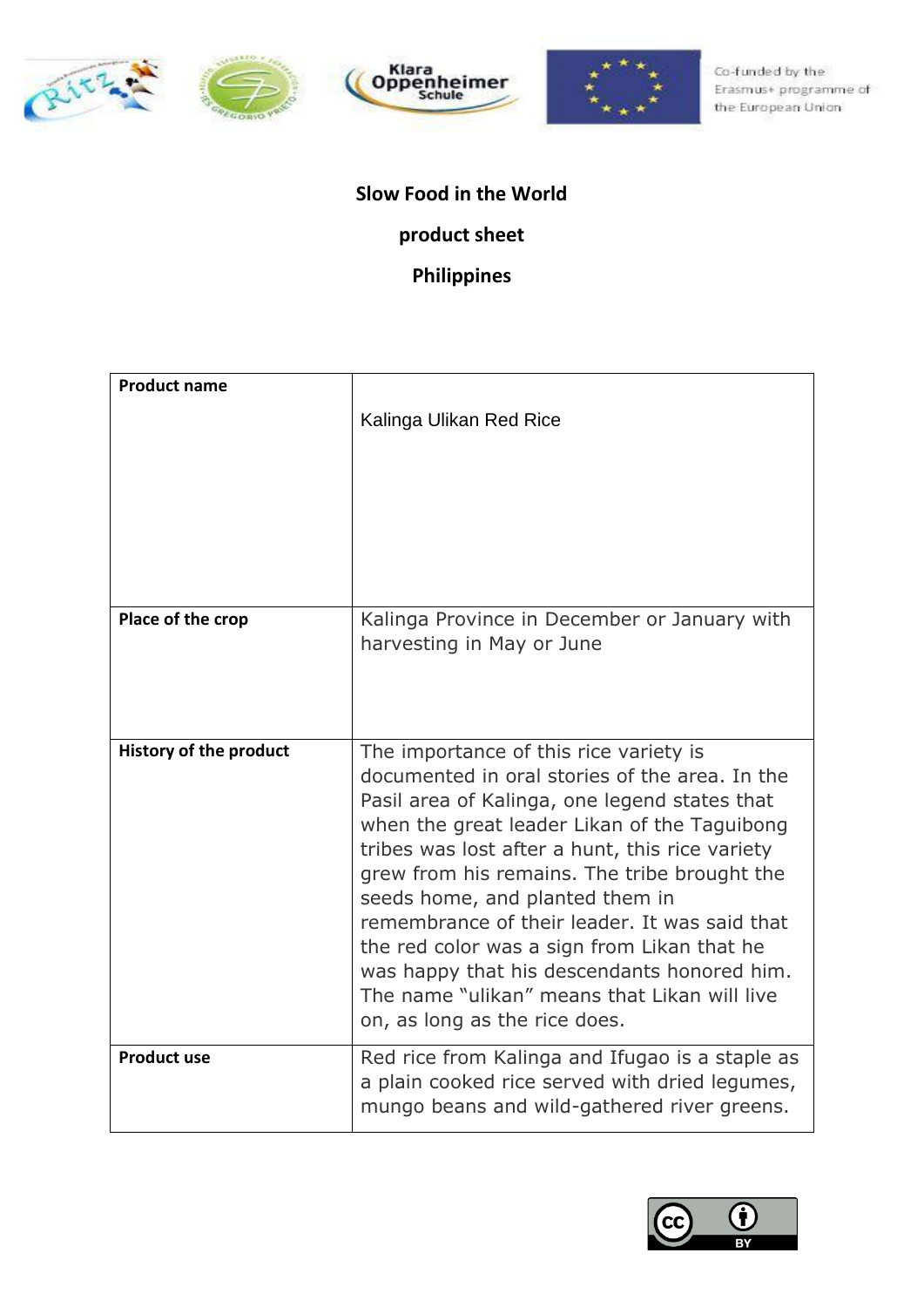







| <b>Export countries</b> | Red rice is not exported because the<br>Philippines self-consume it to protect the<br>cultivation                                                                                                                                                                                                                                                                                                                                                                                                                                               |
|-------------------------|-------------------------------------------------------------------------------------------------------------------------------------------------------------------------------------------------------------------------------------------------------------------------------------------------------------------------------------------------------------------------------------------------------------------------------------------------------------------------------------------------------------------------------------------------|
|                         |                                                                                                                                                                                                                                                                                                                                                                                                                                                                                                                                                 |
| <b>Curiosities</b>      | This red rice variety is planted mixed with<br>other traditional varieties over about 200<br>hectares, though it is not known exactly how<br>much land is dedicated specifically to this<br>variety. It is grown both for personal<br>consumption and sale on the market, and<br>represents an important source of income for<br>growers in these remote villages. However,<br>younger generations are leaving the area in<br>search of work in other areas, abandoning the<br>high elevation rice terraces, and this unique<br>native variety. |

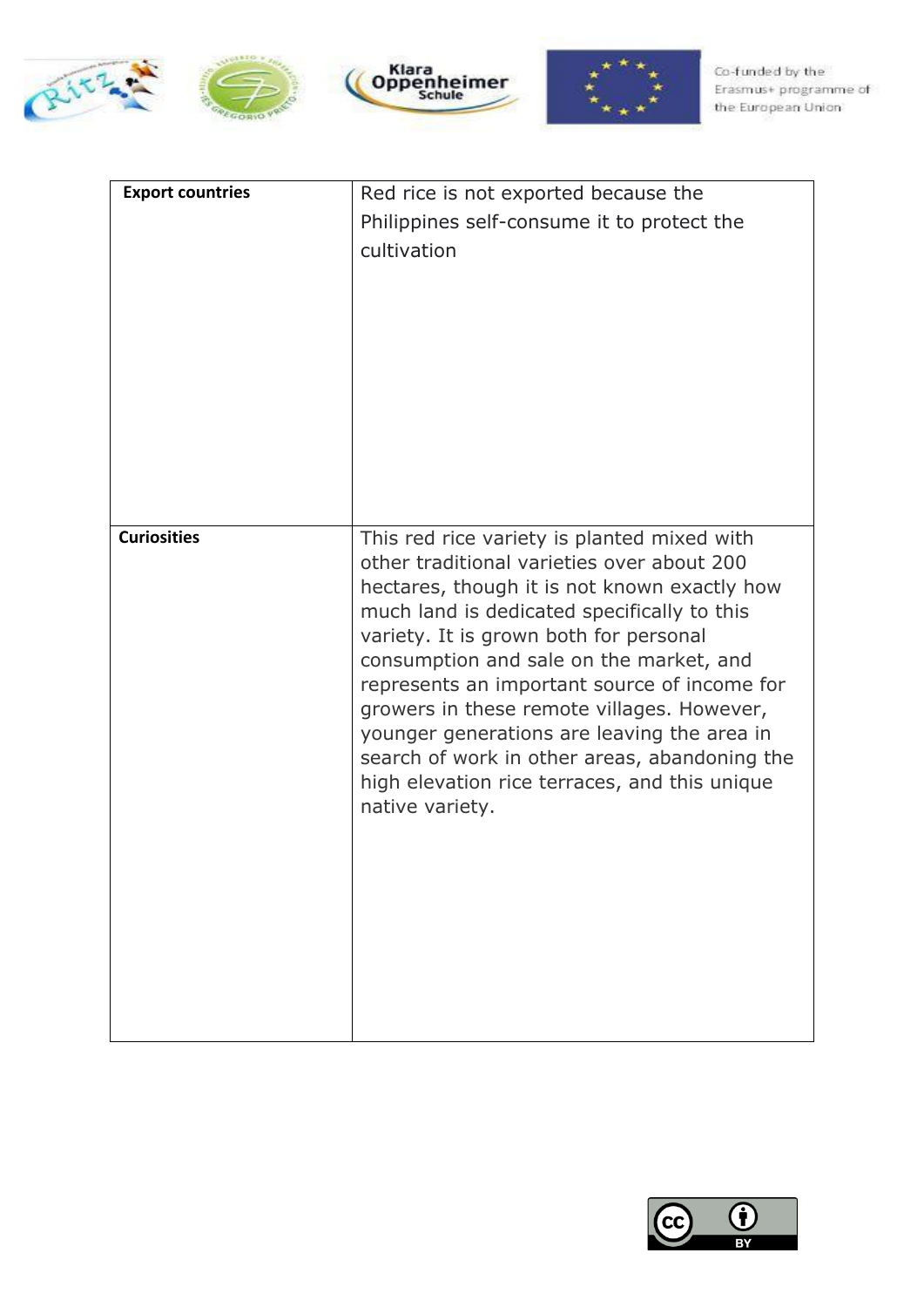







#### **Slow Food in the World**

## **product sheet**

**Mali**

| <b>Product name</b>           | Watermelon Kankani                                                                                                                                                |
|-------------------------------|-------------------------------------------------------------------------------------------------------------------------------------------------------------------|
| Place of the crop             | <b>Cultivated in West Africa</b>                                                                                                                                  |
| <b>History of the product</b> | The watermelon is an annual species that grows on the ground.<br>The main local mode of cultivation uses homemade compost,<br>and sorghum, especially in arizona. |
| <b>Product use</b>            | It is eaten as a dessert because it is sweet or it is cooked in<br>water or in oil and becomes a healthy snack.                                                   |
| <b>Export countries</b>       | This product is consumed only in Mali                                                                                                                             |
| <b>Curiosities</b>            | It has a hard, orange and/or white pulp. It arises spontaneously.                                                                                                 |

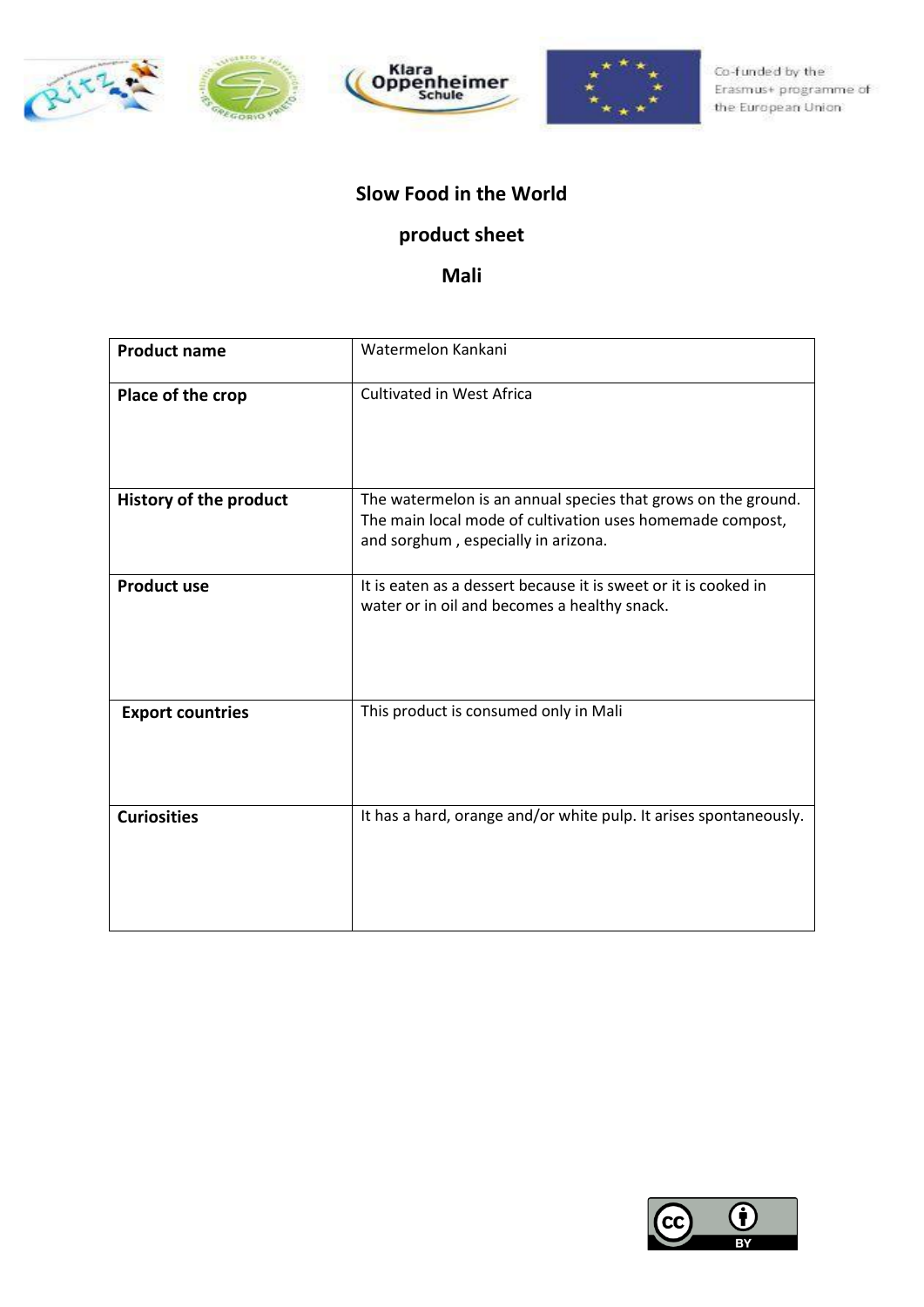







## **Slow Food in the World**

## **product sheet**

#### **ECUADOR**

| <b>Product name</b>           | Ecuador's Nacional cocoa was mainly used by the Spaniards to<br>give a particular aroma to bitter chocolate blends.                                                                                                                  |
|-------------------------------|--------------------------------------------------------------------------------------------------------------------------------------------------------------------------------------------------------------------------------------|
| Place of the crop             | The production area is located on the south bank of the<br>Ecuadorian upper Napo river, 450 meters above sea level.                                                                                                                  |
| <b>History of the product</b> | In Sao Tomé e Principe, in 1822, cocoa entered Africa for the<br>first time, initially as an ornamental plant from the Brazilian<br>Amazon. It took the settlers thirty years to understand the<br>economic potential of this plant. |
| <b>Product use</b>            | Cacao Monkò: The Nacional cocoa bean is a Trinitario variety, a<br>hybrid of the criollo and Forastero subspecies that dates back to<br>the late eighteenth century.                                                                 |
|                               | The Export countries are cooperative Kallari (Quito, Ecuador),<br>Jatun Sacha foundation. Foundation that manages the                                                                                                                |

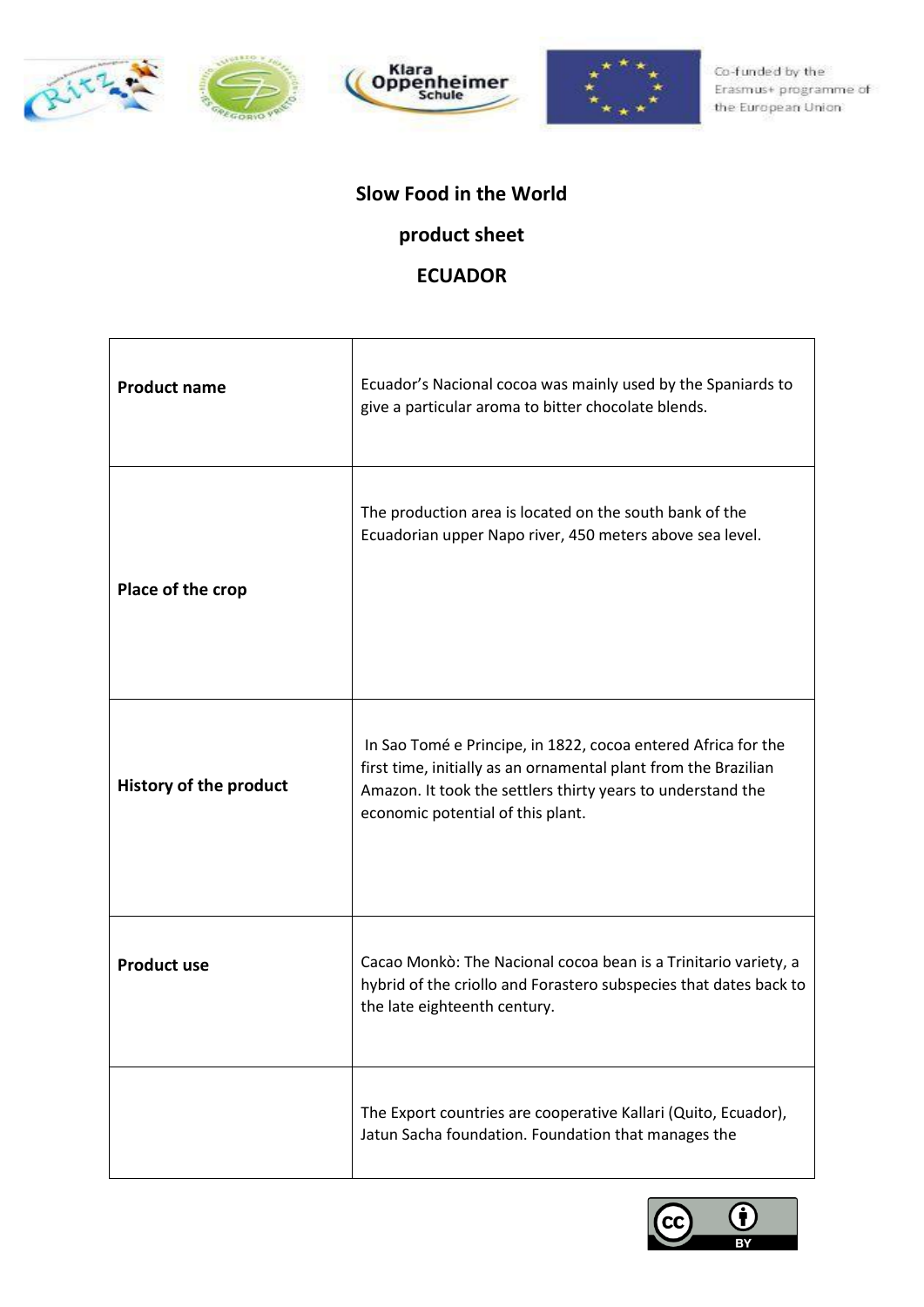







| <b>Export countries</b> | ecological reserve where most of the producers live Scharffen<br>Bergen Chocolate (Berkeley, California).                                                                                                                                                                                                                                                                                                                                   |
|-------------------------|---------------------------------------------------------------------------------------------------------------------------------------------------------------------------------------------------------------------------------------------------------------------------------------------------------------------------------------------------------------------------------------------------------------------------------------------|
| <b>Curiosities</b>      | The Nacional exists today in the oldest cocoa plantations in<br>Ecuador, thanks to the 950 families of the Kitchwa tribe who<br>produce it (each producer, on average, owns 6.7 hectares, of<br>which $10 - 15$ % is planted with Nacional cocoa plants). Ecuador<br>Nacional offers chocolate with a persistent, strong, aromatic<br>taste, with notes of green herbs; it is more astringent than<br>other cocoa beans and has no acidity. |

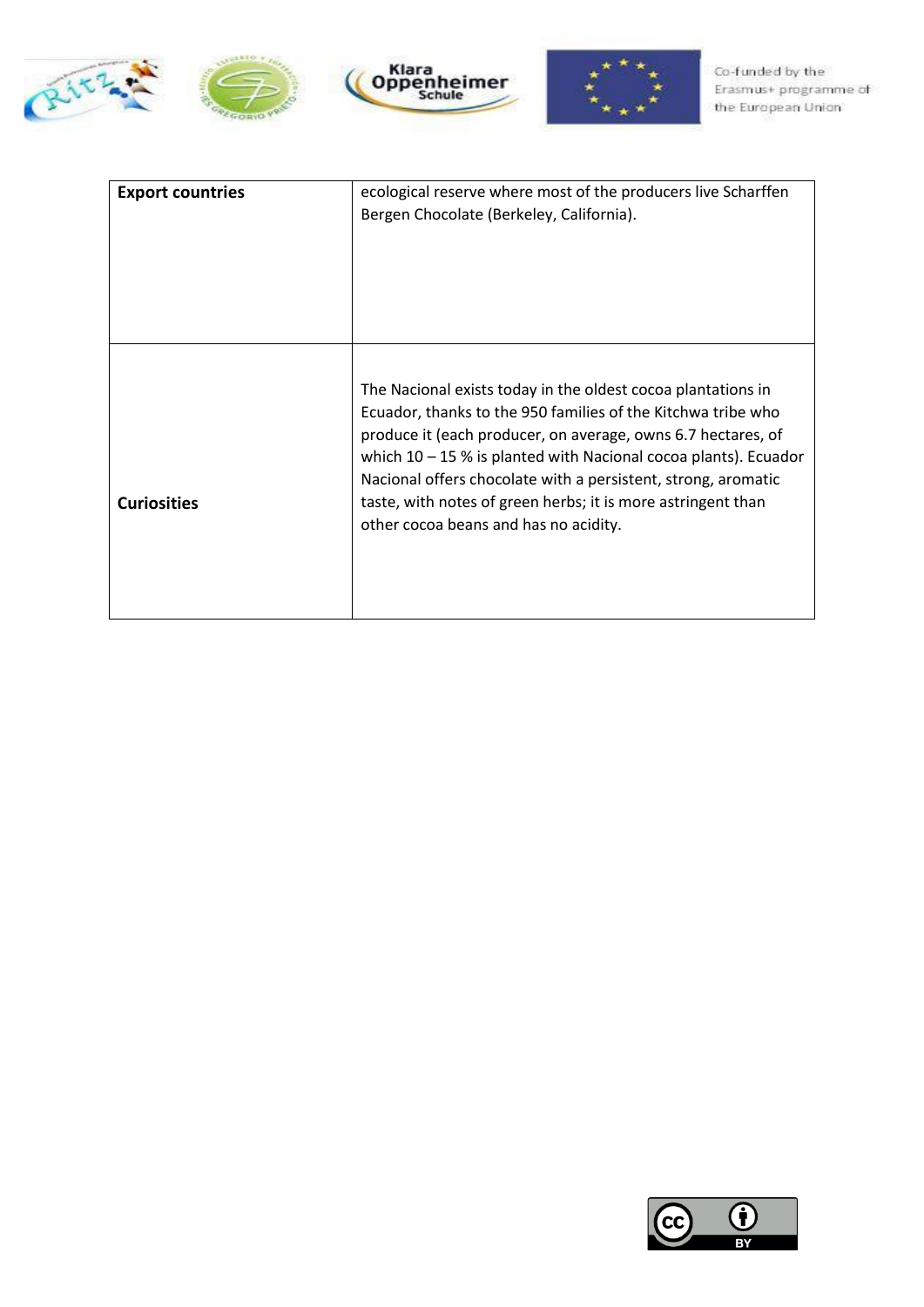







## **Slow Food in the World product sheet**

## **Argentinia**

| <b>Product name</b>                       |                                                                                                                                                                                                                                                                                                                         |
|-------------------------------------------|-------------------------------------------------------------------------------------------------------------------------------------------------------------------------------------------------------------------------------------------------------------------------------------------------------------------------|
| Andean Potatoes.                          | The great wealth of ecosystems in this region has favored the<br>development of hundreds of edible plant species, which have<br>been conserved and refined through the patient work of local<br>farmers.                                                                                                                |
| Place of the crop                         |                                                                                                                                                                                                                                                                                                                         |
| Quebradaa de Humahuaca.                   | The Quebrada de Humahuaca is located at the centre of Jujuy<br>province, near to the northern border of Argentina.                                                                                                                                                                                                      |
| <b>History of the product</b>             |                                                                                                                                                                                                                                                                                                                         |
| The product goes back you<br>4.000 years. | The first signs of the selection and cultivation of potatoes in the<br>Quebrada de Humahuaca date back 4,000 years, to a time<br>when every generation maintained the tradition of cultivating a<br>particular type of potato and often families gave their own<br>name to the varieties they had developed and farmed. |
|                                           |                                                                                                                                                                                                                                                                                                                         |
| <b>Product use</b>                        |                                                                                                                                                                                                                                                                                                                         |
| Food use                                  | These plants were often banned after the Europeans arrived<br>because they were considered sacred and therefore seen as<br>dangerous sources of superstition and idolatry. Today, the                                                                                                                                   |

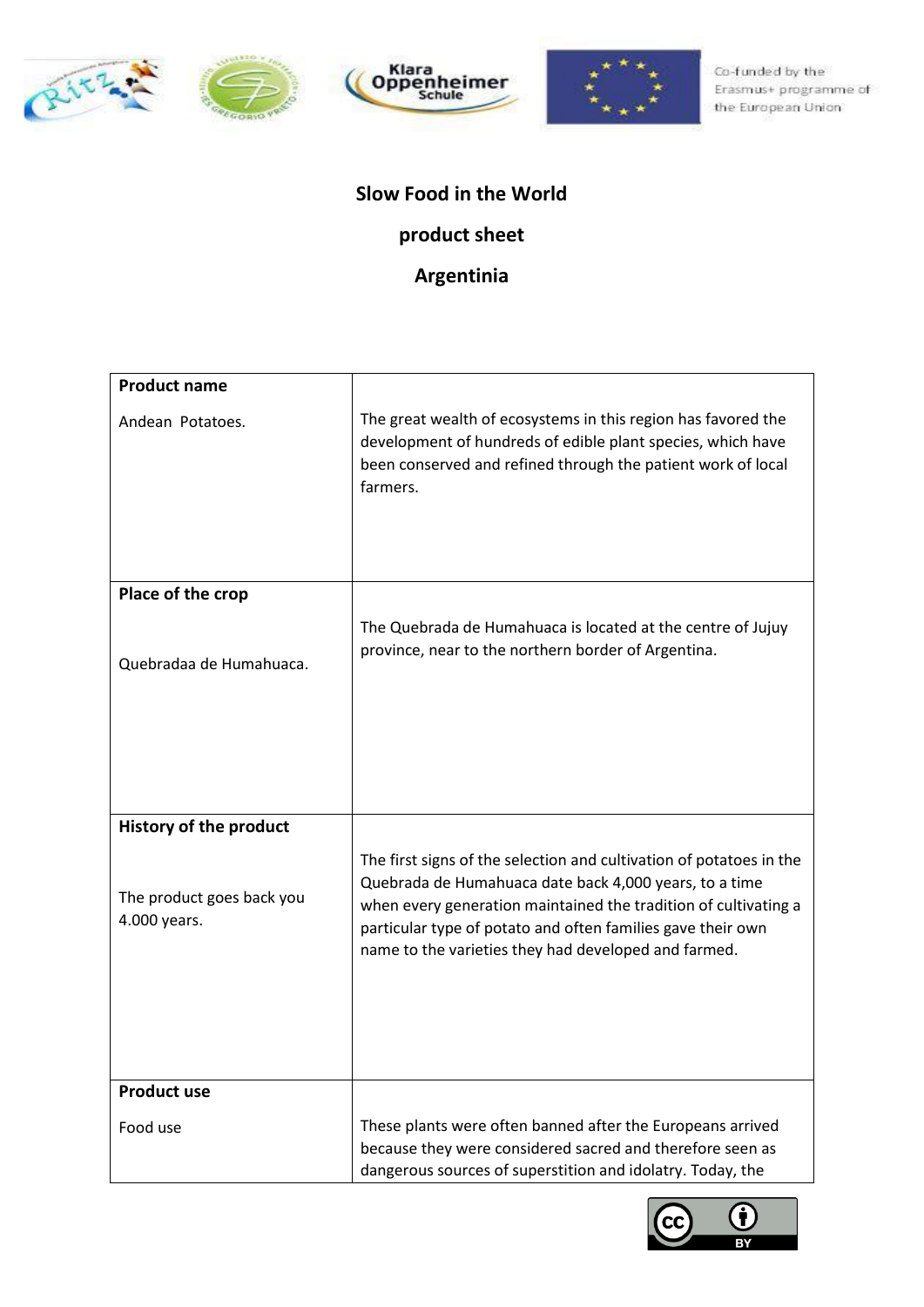







|                         | Andean food culture is an incredible resource, both for its                                                                        |
|-------------------------|------------------------------------------------------------------------------------------------------------------------------------|
|                         | genetic heritage and for its economic potential.                                                                                   |
|                         |                                                                                                                                    |
|                         |                                                                                                                                    |
|                         |                                                                                                                                    |
|                         |                                                                                                                                    |
|                         |                                                                                                                                    |
| <b>Export countries</b> |                                                                                                                                    |
|                         | The Andean Potatoes are being exported all over in the world.                                                                      |
|                         |                                                                                                                                    |
| Over the World          |                                                                                                                                    |
|                         |                                                                                                                                    |
|                         |                                                                                                                                    |
|                         |                                                                                                                                    |
|                         |                                                                                                                                    |
|                         |                                                                                                                                    |
| <b>Curiosities</b>      |                                                                                                                                    |
|                         | The presidium has identified five varieties that are farmed at an                                                                  |
|                         | altitude ranging from 2,100 to 3,800 meters: the Papa Azul is                                                                      |
|                         | the sweetest potato in the group, cylindrical in shape with dark                                                                   |
|                         | blue skin with white flecks and yellow flesh; the Papa Señorita,<br>which is irregular in shape, has white skin streaked with pink |
|                         | and yellowish flesh; the Cuarentilla, pink skin and white flesh;                                                                   |
|                         | the Tuni Morada is round and flat, dark skinned with white flesh                                                                   |
|                         | perfect for mashing and the Chacarera, with blunted ends,                                                                          |
|                         | white skin and white flesh, is perfect for frying. This latter                                                                     |
|                         | variety has the added curiosity that it develops violet streaks if<br>cultivated above 3,000 meters.                               |
|                         |                                                                                                                                    |
|                         |                                                                                                                                    |
|                         |                                                                                                                                    |
|                         |                                                                                                                                    |
|                         |                                                                                                                                    |
|                         |                                                                                                                                    |
|                         |                                                                                                                                    |

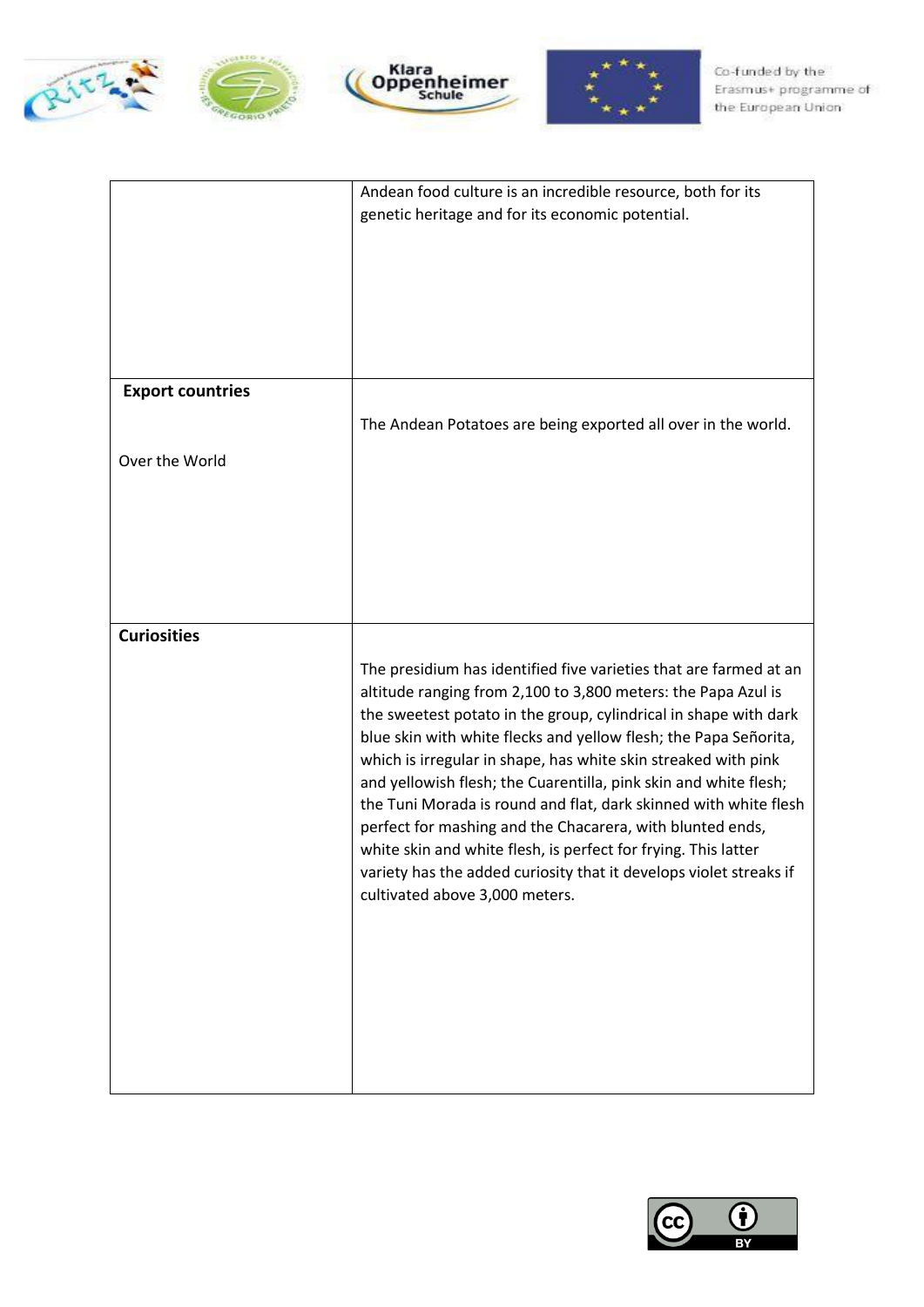







#### **Slow Food in the World**

### **Indien**

| <b>Produktname</b>            | Dehradun Basmati rice                                                                                                                                         |
|-------------------------------|---------------------------------------------------------------------------------------------------------------------------------------------------------------|
| anbaugebiet                   | Himalaya<br>Im südlichen Gange-Delta<br>Nördliches Yamuna Delata                                                                                              |
| <b>History of the product</b> | Seit dem achtzehnten Jahrhundert haben die Bauern Hunderte<br>von Sorten dieser duftenden Sorte entwickelt.                                                   |
| <b>Product use</b>            | Dieses Produkt wird speziell für Risotti oder auch für besondere<br>Gerichte verwendet: "Kheer", "Khichdi"                                                    |
| <b>Export countries</b>       | weltweit                                                                                                                                                      |
| <b>Curiosities</b>            | Basmati-Reis hat einen Duft von Jasmin und Sandelholz<br>Die Farbe von Basmati kann von blassem Weiß über helles Gelb<br>bis hin zu tiefem Dunkelbraun reiche |

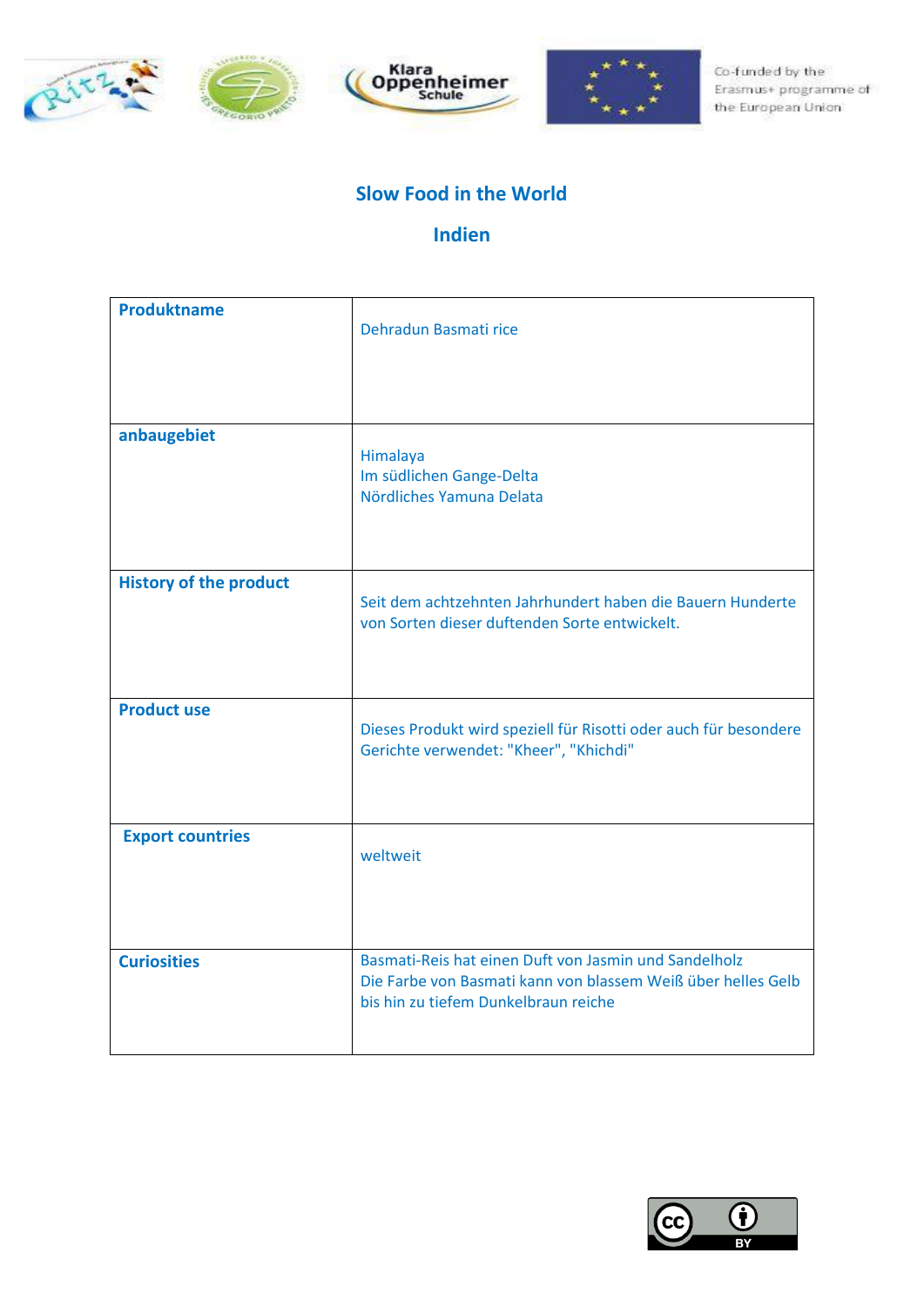







## **Slow Food in the World**

## **product sheet**

### **Philippines**

| <b>Product name</b> | Kalinga Ulikan Roter Reis                                                                                                                                                                                                                                                                                                                                                                                                                                                                                                                                                                                                                |
|---------------------|------------------------------------------------------------------------------------------------------------------------------------------------------------------------------------------------------------------------------------------------------------------------------------------------------------------------------------------------------------------------------------------------------------------------------------------------------------------------------------------------------------------------------------------------------------------------------------------------------------------------------------------|
| <b>Anbaugebiet</b>  | Kalinga Province im Dezember or Januar                                                                                                                                                                                                                                                                                                                                                                                                                                                                                                                                                                                                   |
|                     | Ernte im Maiy oder Juni                                                                                                                                                                                                                                                                                                                                                                                                                                                                                                                                                                                                                  |
| <b>Geschichte</b>   | Die Bedeutung dieser Reissorte ist in mündlichen Erzählungen<br>aus der Region dokumentiert. Eine Legende aus dem Pasil-<br>Gebiet in Kalinga besagt, dass diese Reissorte aus den<br>Überresten des großen Anführers Likan vom Stamm der<br>Taguibong wuchs, als dieser nach einer Jagd verschollen war.<br>Der Stamm brachte die Samen mit nach Hause und pflanzte sie<br>zum Gedenken an seinen Anführer an. Es hieß, dass die rote<br>Farbe ein Zeichen von Likan war, dass er sich darüber freute,<br>dass seine Nachkommen ihn ehrten. Der Name "ulikan"<br>bedeutet, dass Likan weiterleben wird, solange der Reis<br>weiterlebt. |
| <b>Verwendung</b>   | Roter Reis aus Kalinga und Ifugao ist ein Grundnahrungsmittel,<br>das als einfach gekochter Reis mit getrockneten<br>Hülsenfrüchten, Mungobohnen und wild gesammeltem<br>Flussgemüse serviert wird.                                                                                                                                                                                                                                                                                                                                                                                                                                      |

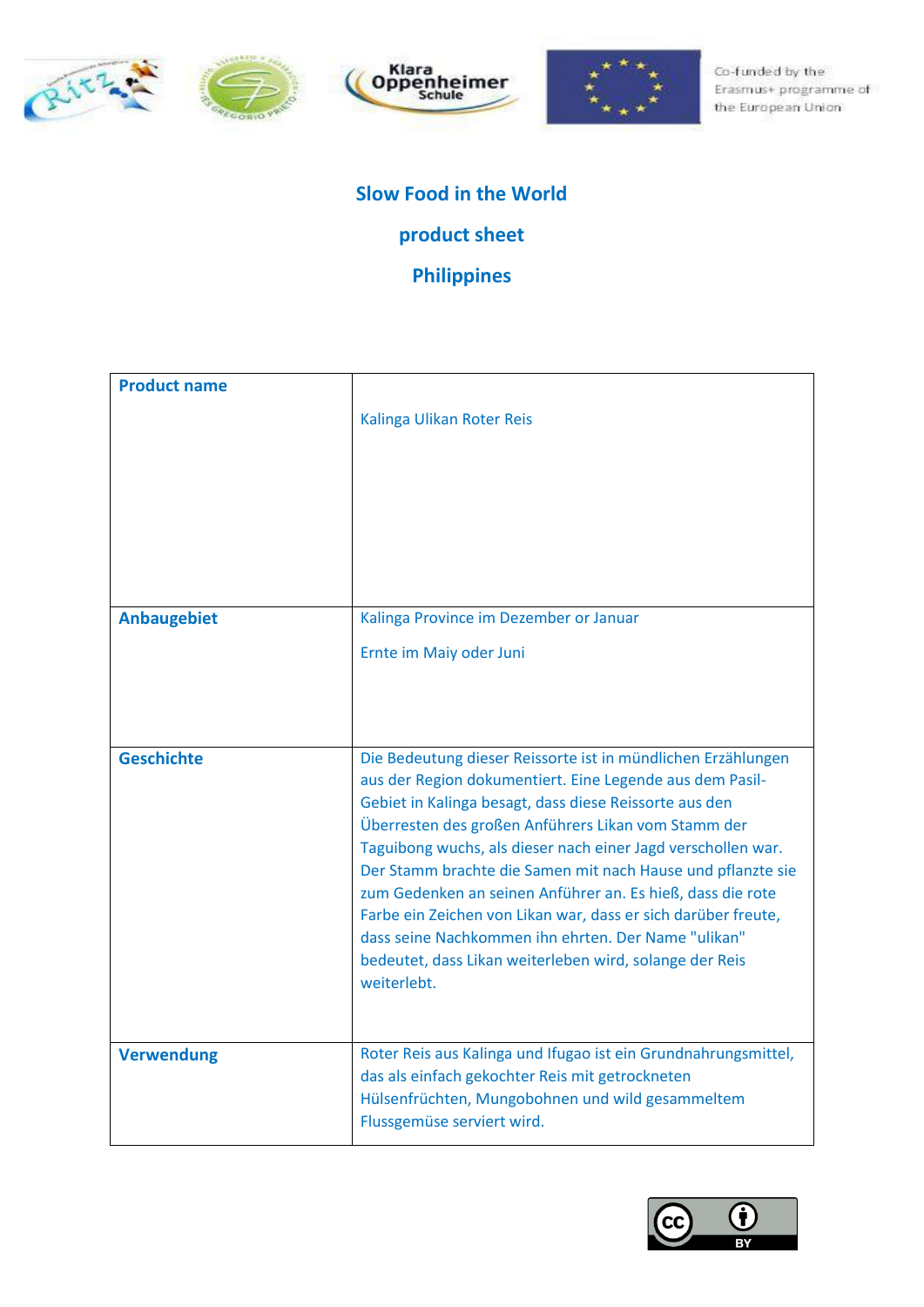







| <b>Exportländer</b> | Wird nicht exportiert, nu rim eigenen Land<br>konsumiert, um den Anbau zu schützen                                                                                                                                                                                                                                                                                                                                                                                                                                                                                                                     |
|---------------------|--------------------------------------------------------------------------------------------------------------------------------------------------------------------------------------------------------------------------------------------------------------------------------------------------------------------------------------------------------------------------------------------------------------------------------------------------------------------------------------------------------------------------------------------------------------------------------------------------------|
| <b>Curiosities</b>  | Diese rote Reissorte wird zusammen mit anderen traditionellen<br>Reissorten auf rund 200 Hektar angebaut, wobei nicht genau<br>bekannt ist, wie viel Land speziell für diese Sorte reserviert ist.<br>Sie wird sowohl für den Eigenbedarf als auch für den Verkauf<br>auf dem Markt angebaut und stellt eine wichtige<br>Einkommensquelle für die Erzeuger in diesen abgelegenen<br>Dörfern dar. Die jüngeren Generationen verlassen jedoch das<br>Gebiet auf der Suche nach Arbeit in anderen Gegenden und<br>geben die hochgelegenen Reisterrassen und diese einzigartige<br>einheimische Sorte auf. |

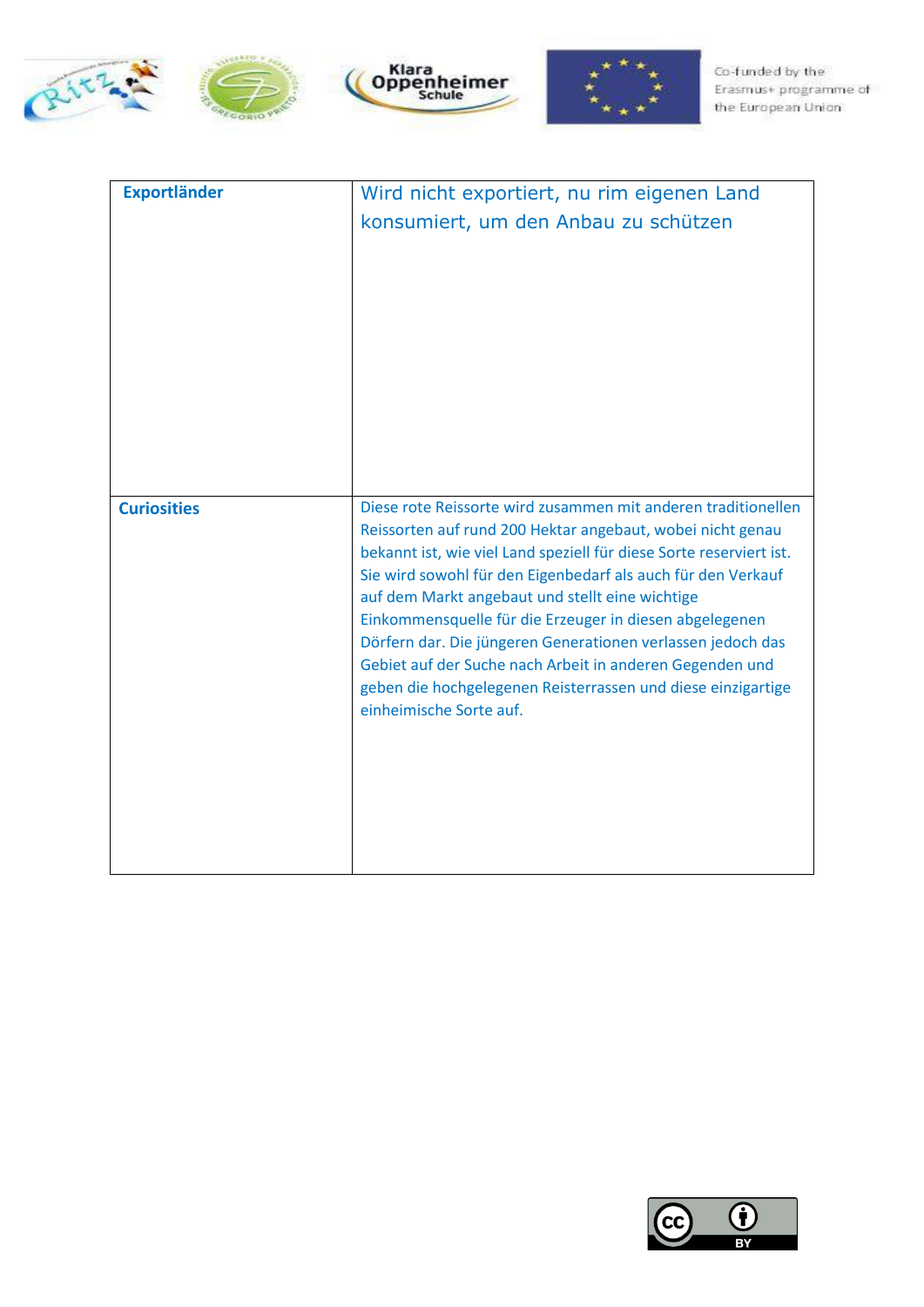







#### **Slow Food in the World**

## **product sheet**

**Mali**

| <b>Produktname</b>    | Wassermelone Kankani                                                                                                                                                            |
|-----------------------|---------------------------------------------------------------------------------------------------------------------------------------------------------------------------------|
| <b>Anbaugebiet</b>    | <b>West Africa</b>                                                                                                                                                              |
| <b>Geschichte</b>     | Die Wassermelone ist eine einjährige Art, die auf dem Boden<br>wächst. Die wichtigste lokale Anbaumethode verwendet<br>hausgemachten Kompost und Sorghum, vor allem in Arizona. |
| <b>Verwendung</b>     | Er wird als Dessert gegessen, weil er süß ist, oder er wird in<br>Wasser oder Ölgekocht und ist dann ein gesunder Snack.                                                        |
| <b>Exportländer</b>   | <b>Keine</b><br>Konsum nur in Mali                                                                                                                                              |
| <b>Besonderheiten</b> | Sie hat ein hartes, orangefarbenes und/oder weißes<br>Fruchtfleisch. Sie wird nicht angebot sondern säht sich selbst<br>aus.                                                    |

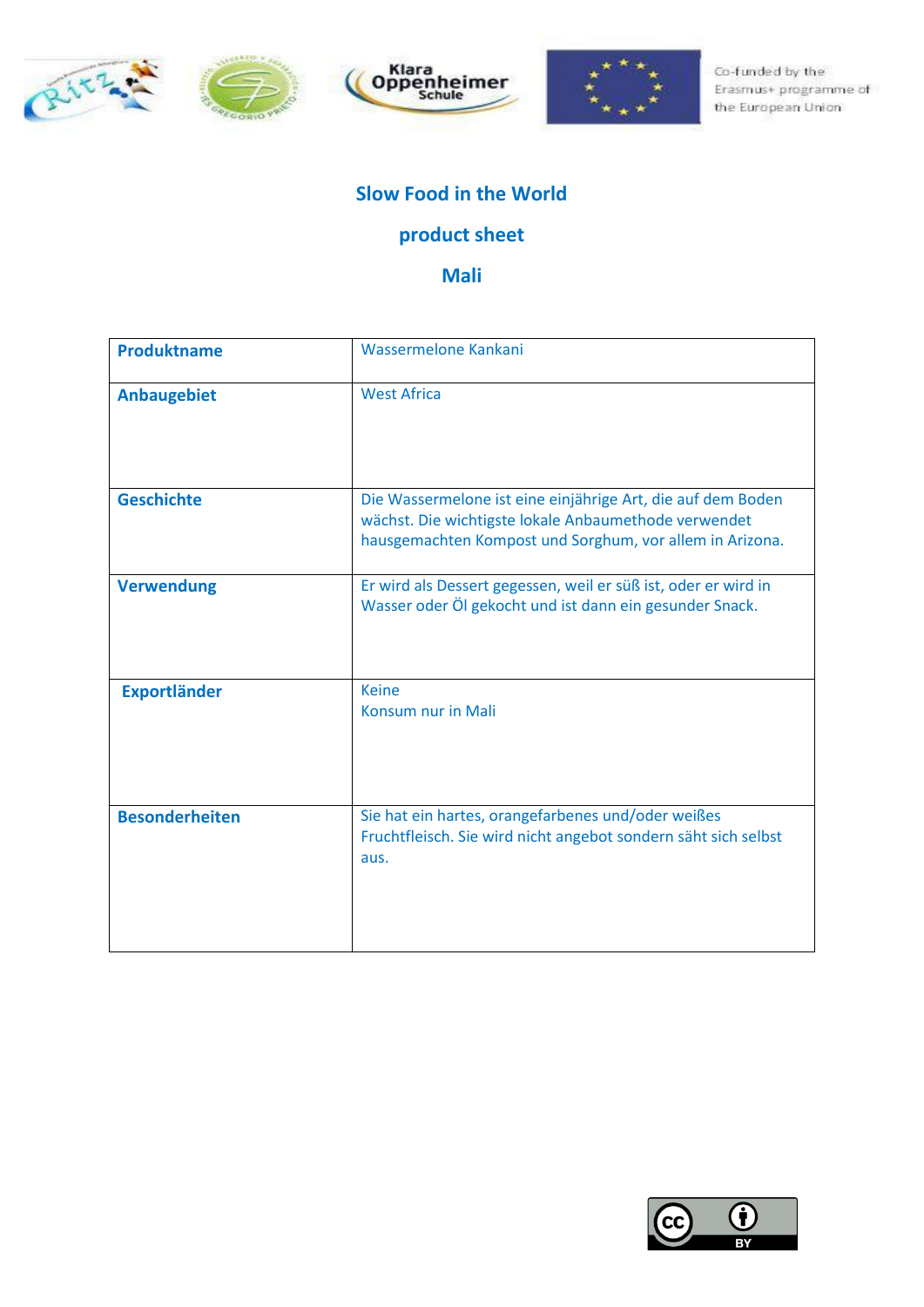







#### **Slow Food in the World**

#### **product sheet**

#### **ECUADOR**

| <b>Produktname</b>    | Der ecuadorianische Nacional-Kakao wurde von den Spaniern<br>hauptsächlich verwendet, um Bitterschokoladenmischungen ein<br>besonderes Aroma zu verleihen.                                                                                                                                                                                                                                                                                                                        |
|-----------------------|-----------------------------------------------------------------------------------------------------------------------------------------------------------------------------------------------------------------------------------------------------------------------------------------------------------------------------------------------------------------------------------------------------------------------------------------------------------------------------------|
| <b>Anbaugebiet</b>    | Das Anbaugebiet liegt am Südufer des oberen ecuadorianischen<br>Flusses Napo, 450 Meter über dem Meeresspiegel                                                                                                                                                                                                                                                                                                                                                                    |
| <b>Geschichte</b>     | Auf São Tomé und Príncipe kam der Kakao 1822 zum ersten Mal<br>nach Afrika, zunächst als Zierpflanze aus dem brasilianischen<br>Amazonasgebiet. Es dauerte dreißig Jahre, bis die Siedler das<br>wirtschaftliche Potenzial dieser Pflanze erkannten.                                                                                                                                                                                                                              |
| <b>Verwendung</b>     | Kakao Monkò: Die Nacional-Kakaobohne ist eine Trinitario-<br>Sorte, eine Kreuzung aus den Unterarten Criollo und Forastero,<br>die auf das späte achtzehnte Jahrhundert zurückgeht.                                                                                                                                                                                                                                                                                               |
| <b>Exportländer</b>   | Die Exportländer sind die Genossenschaft Kallari (Quito,<br>Ecuador), die Stiftung Jatun Sacha. Stiftung, die das ökologische<br>Reservat verwaltet, in dem die meisten Erzeuger leben<br>Scharffen Bergen Chocolate (Berkeley, Kalifornien).                                                                                                                                                                                                                                     |
| <b>Besonderheiten</b> | Der Nacional wird heute in den ältesten Kakaoplantagen<br>Ecuadors angebaut, dank der 950 Familien des Kitchwa-<br>Stammes, die ihn produzieren (jeder Produzent besitzt<br>durchschnittlich 6,7 Hektar, von denen 10 bis 15 % mit<br>Nacional-Kakaopflanzen bepflanzt sind). Ecuador Nacional<br>bietet Schokolade mit einem anhaltenden, starken,<br>aromatischen Geschmack mit Noten von grünen Kräutern; sie<br>ist herber als andere Kakaobohnen und hat keinen Säuregehalt. |

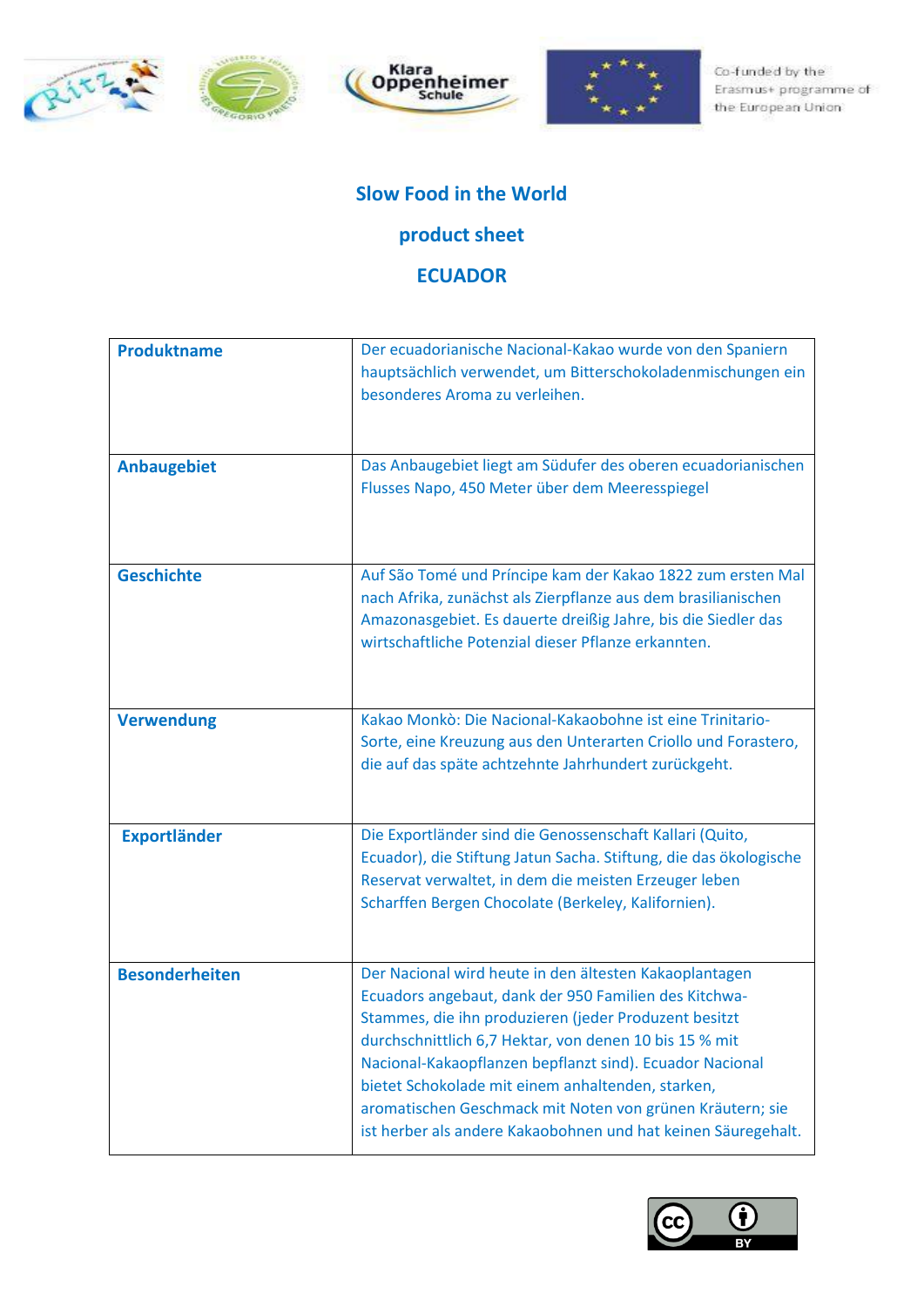







#### **Slow Food in the World**

## **Argentinia**

| <b>Produktname</b>                                                      | Der große Reichtum an Ökosystemen in dieser Region hat die                                                                                                                                                                                                                                                                                                                                                                                                                                                                                                                                     |
|-------------------------------------------------------------------------|------------------------------------------------------------------------------------------------------------------------------------------------------------------------------------------------------------------------------------------------------------------------------------------------------------------------------------------------------------------------------------------------------------------------------------------------------------------------------------------------------------------------------------------------------------------------------------------------|
| <b>Andean Potatoes.</b>                                                 | Entwicklung von Hunderten von essbaren Pflanzenarten<br>begünstigt, die durch die geduldige Arbeit der örtlichen<br>Landwirte erhalten und veredelt werden konnten.                                                                                                                                                                                                                                                                                                                                                                                                                            |
| <b>Anbaugebiet</b><br>Quebradaa de Humahuaca.                           | Die Quebrada de Humahuaca befindet sich im Zentrum der<br>Provinz Jujuy, nahe der Nordgrenze Argentiniens.                                                                                                                                                                                                                                                                                                                                                                                                                                                                                     |
| <b>Geschichte</b><br>Das Produkt ist bereits über<br>4000 Jahre bekannt | Die ersten Anzeichen für die Auslese und den Anbau von<br>Kartoffeln in der Quebrada de Humahuaca reichen 4.000 Jahre<br>zurück, in eine Zeit, in der jede Generation die Tradition des<br>Anbaus einer bestimmten Kartoffelsorte aufrechterhielt, und<br>oft gaben die Familien den Sorten, die sie entwickelt und<br>angebaut hatten, ihren eigenen Namen.                                                                                                                                                                                                                                   |
| <b>Verwendung</b>                                                       | Nach der Ankunft der Europäer wurden diese Pflanzen oft<br>verboten, weil sie als heilig galten und daher als gefährliche<br>Quellen des Aberglaubens und der Abgötterei angesehen<br>wurden. Heute ist die andine Esskultur eine unglaubliche<br>Ressource, sowohl für ihr genetisches Erbe als auch für ihr<br>wirtschaftliches Potenzial.                                                                                                                                                                                                                                                   |
| <b>Exportländer</b>                                                     | weltweit                                                                                                                                                                                                                                                                                                                                                                                                                                                                                                                                                                                       |
| <b>Besonderheiten</b>                                                   | Das Präsidium hat fünf Sorten identifiziert, die in einer Höhe<br>von 2.100 bis 3.800 Metern angebaut werden: Die Papa Azul ist<br>die süßeste Kartoffel der Gruppe, sie hat eine zylindrische Form,<br>eine dunkelblaue Schale mit weißen Flecken und gelbem<br>Fleisch; die Papa Señorita hat eine unregelmäßige Form, eine<br>weiße Schale mit rosa Flecken und gelblichem Fleisch; die<br>Cuarentilla hat eine rosa Schale und weißes Fleisch; die Tuni<br>Morada ist rund und flach, hat eine dunkle Schale und weißes<br>Fleisch und eignet sich perfekt zum Pürieren; die Chacarera hat |

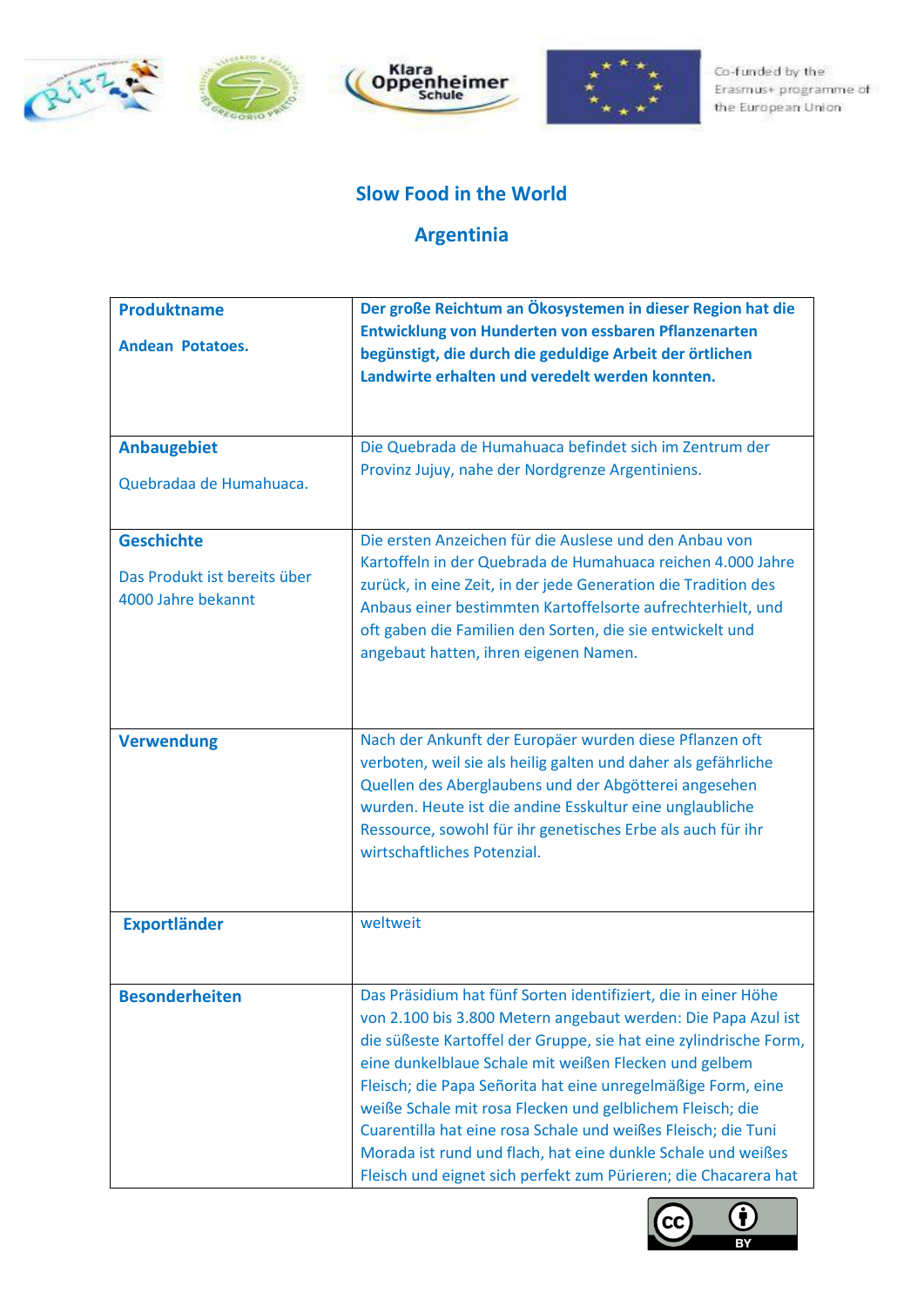







| abgestumpfte Enden, eine weiße Schale und weißes Fleisch und    |
|-----------------------------------------------------------------|
| eignet sich perfekt zum Braten. Die letztgenannte Sorte hat die |
| Besonderheit, dass sie violette Streifen entwickelt, wenn sie   |
| oberhalb von 3.000 Metern angebaut wird.                        |
|                                                                 |
|                                                                 |
|                                                                 |